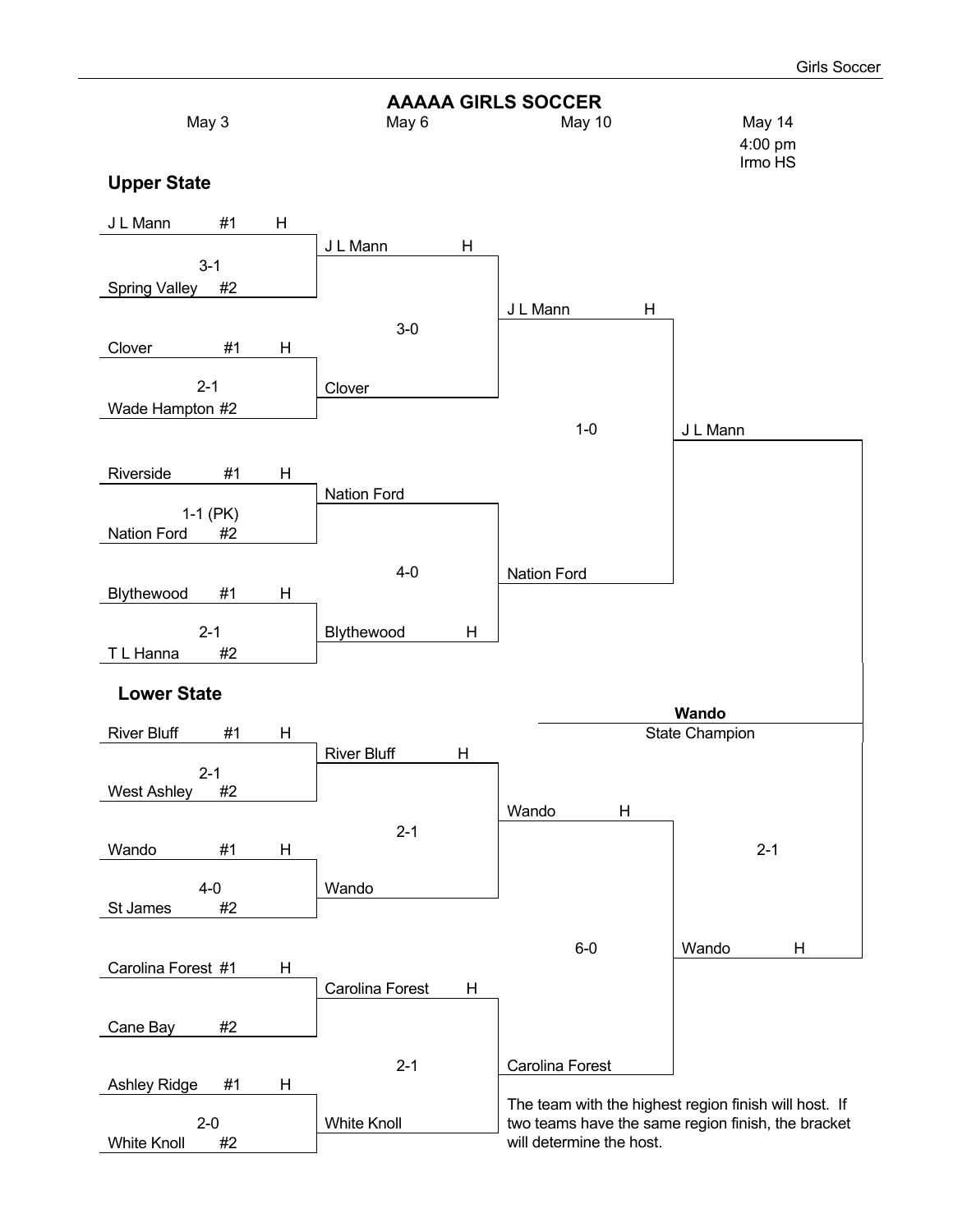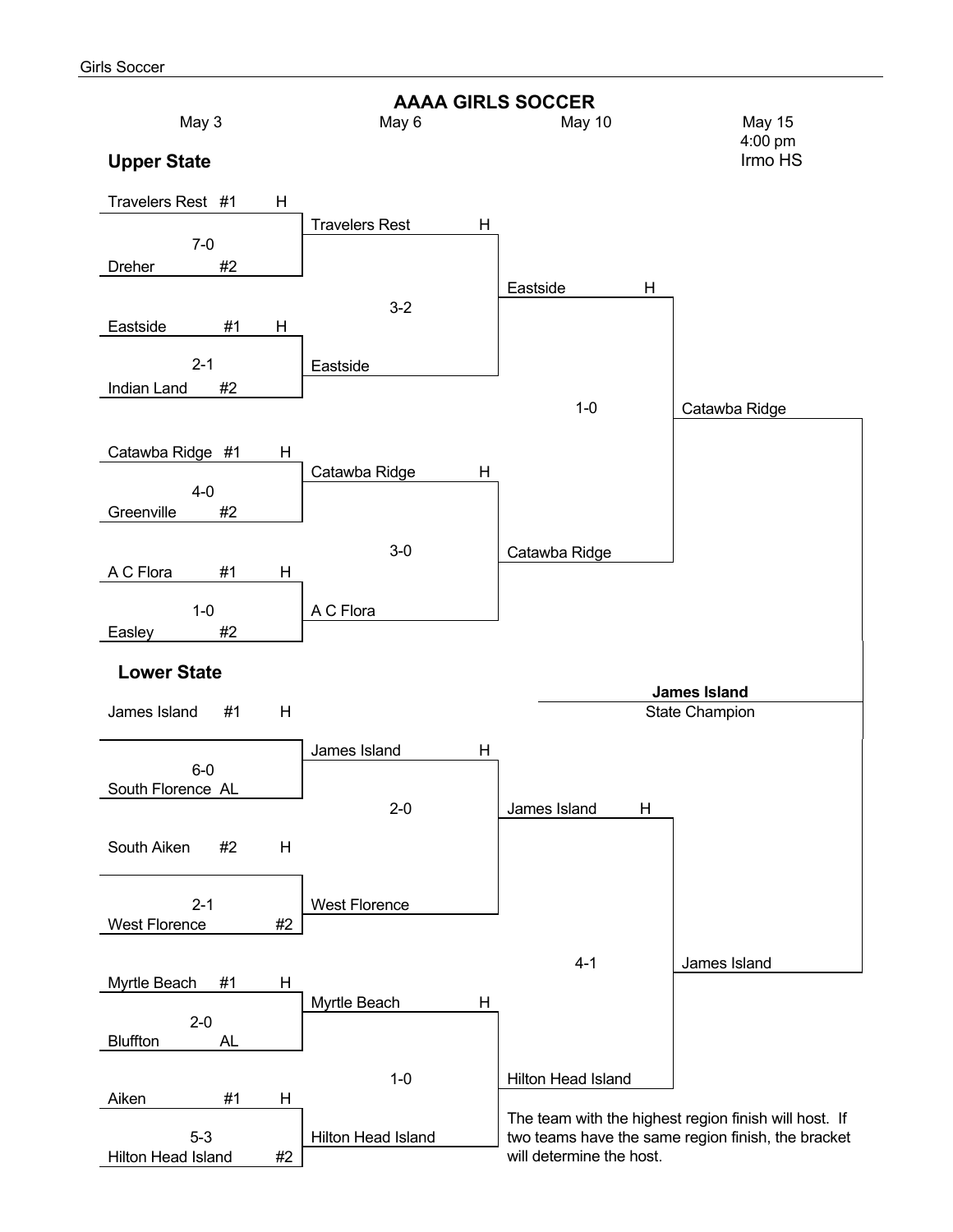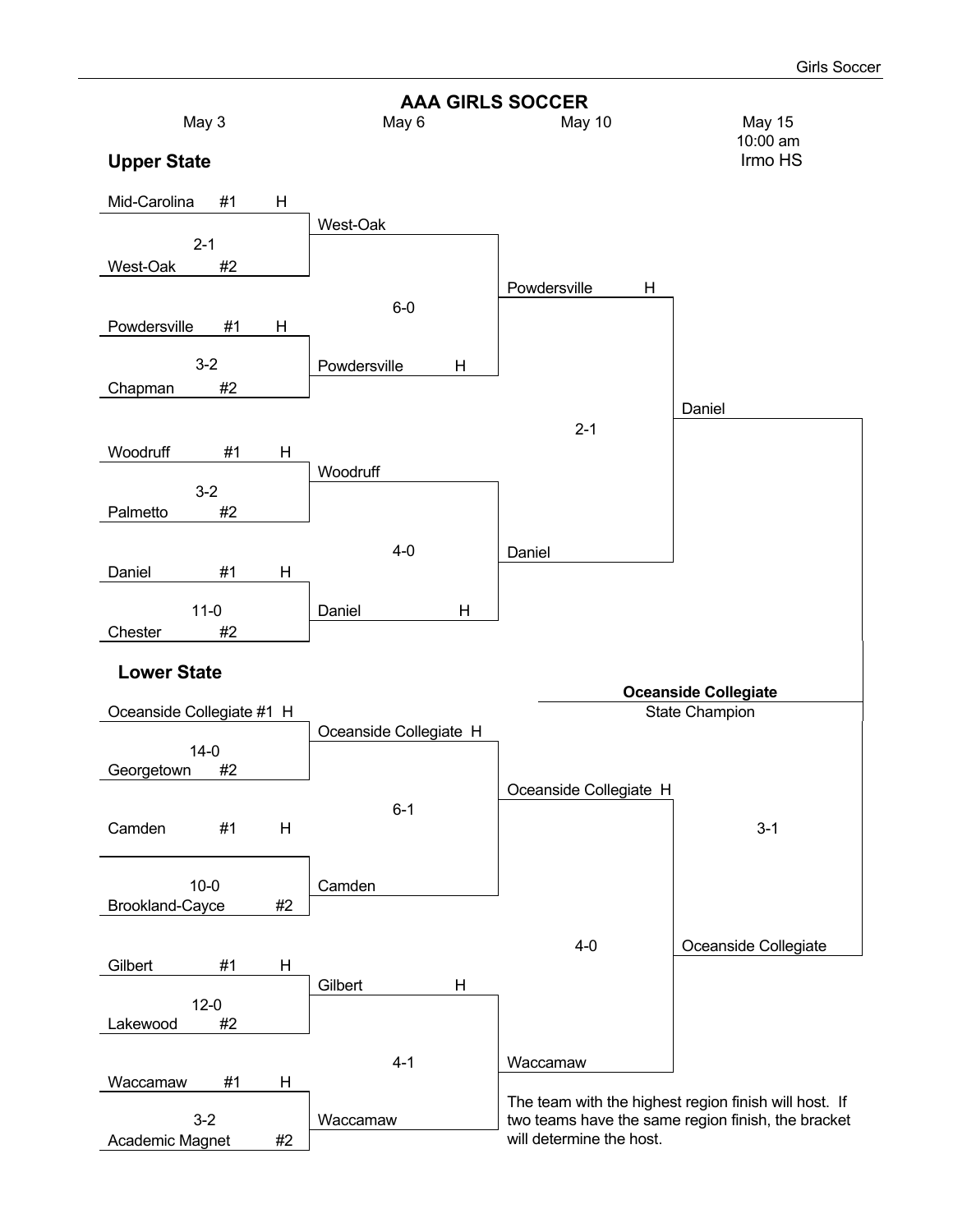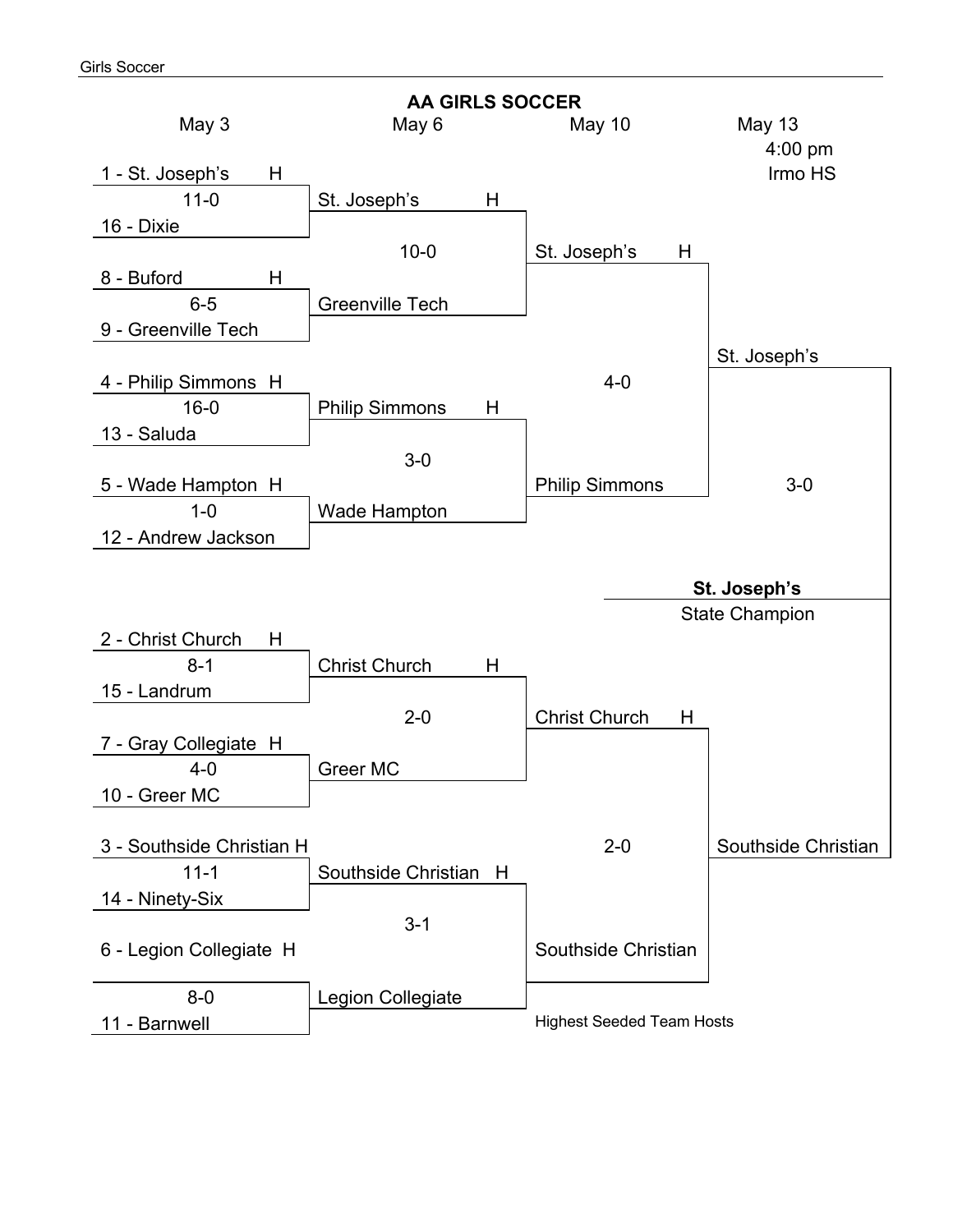#### **GIRLS STATE SOCCER TEAM CHAMPIONS (1990-91 - 2020-21)**

| 1990-91 | Champion<br>Riverside  | Coach<br><b>Beverly Moore</b> | Runner-Up<br>Summerville | Coach<br><b>Anthony Pelton</b> |
|---------|------------------------|-------------------------------|--------------------------|--------------------------------|
| 1991-92 | Riverside              | <b>Beverly Moore</b>          | <b>Bishop England</b>    | Memo Suarez                    |
| 1992-93 | Riverside              | <b>Beverly Moore</b>          | <b>Bishop England</b>    | Memo Suarez                    |
|         |                        |                               |                          |                                |
|         |                        |                               | AA                       |                                |
| 1999-00 | <b>Bishop England</b>  | Susan Croft                   | Chapin                   | Shannon Champ                  |
| 2000-01 | <b>Christ Church</b>   | <b>Frank Kucinic</b>          | Hanahan                  | Randy Learn                    |
| 2001-02 | <b>Bishop England</b>  | Jim Hinchey                   | <b>Christ Church</b>     | <b>Frank Kucinic</b>           |
| 2002-03 | <b>Bishop England</b>  | Dave Snyder                   | <b>Christ Church</b>     | <b>Frank Kucinic</b>           |
| 2003-04 | <b>Bishop England</b>  | Dave Snyder                   | Chapin                   | <b>John Rosier</b>             |
| 2004-05 | <b>Bishop England</b>  | Dave Snyder                   | <b>Christ Church</b>     | <b>Frank Kucinic</b>           |
| 2005-06 | <b>Bishop England</b>  | Dave Snyder                   | Southside Christian      | <b>Jeff Coppins</b>            |
| 2006-07 | <b>Bishop England</b>  | Dave Snyder                   | Woodruff                 | <b>Fernando Gomez</b>          |
| 2007-08 | <b>Bishop England</b>  | Dave Snyder                   | Woodruff                 | <b>Fernando Gomez</b>          |
| 2008-09 | <b>Bishop England</b>  | Dave Snyder                   | <b>Christ Church</b>     | <b>Chris Nichols</b>           |
| 2009-10 | Waccamaw               | <b>Brian Brennan</b>          | <b>Christ Church</b>     | <b>Chris Nichols</b>           |
| 2010-11 | Academic Magnet        | Anna Merriman                 | <b>Christ Church</b>     | <b>Chris Nichols</b>           |
| 2011-12 | <b>Christ Church</b>   | <b>Chris Nichols</b>          | <b>Academic Magnet</b>   | Anna Merriman                  |
| 2012-13 | Academic Magnet        | Anna Merriman                 | <b>Christ Church</b>     | <b>Chris Nichols</b>           |
| 2013-14 | Academic Magnet        | Anna Merriman                 | <b>Christ Church</b>     | <b>Chris Nichols</b>           |
| 2014-15 | <b>Academic Magnet</b> | Anna Merriman                 | <b>Christ Church</b>     | <b>Tony Archenhold</b>         |
| 2015-16 | <b>Bishop England</b>  | Dave Snyder                   | <b>Christ Church</b>     | <b>Tony Archenhold</b>         |
| 2016-17 | Academic Magnet        | <b>Allister DeLong</b>        | St. Joseph's             | <b>Rick Morris</b>             |
| 2017-18 | Academic Magnet        | <b>Allister DeLong</b>        | Southside Christian      | Sheila Wyer                    |
| 2018-19 | Southside Christian    | Sheila Wyer                   | Oceanside Collegiate     | Mark Meyer                     |
| 2019-20 | COVID-19               | No Final                      |                          |                                |
| 2020-21 | St. Joseph's           | <b>Rick Morris</b>            | Southside Christian      | Sheila Wyer                    |
|         |                        |                               |                          |                                |
|         |                        |                               |                          |                                |

| 1993-94 | Riverside     |
|---------|---------------|
| 1994-95 | Riverside     |
| 1995-96 | Riverside     |
| 1996-97 | Riverside     |
| 1997-98 | Eastside      |
| 1998-99 | Riverside     |
| 1999-00 | Eastside      |
| 2000-01 | Riverside     |
| 2001-02 | Dreher        |
| 2002-03 | Eastside      |
| 2003-04 | Riverside     |
| 2004-05 | Brookland-Cay |
| 2005-06 | Riverside     |
| 2006-07 | Eastside      |
| 2007-08 | Hilton Head   |
| 2008-09 | Riverside     |
|         |               |

#### **AAA**

Beverly Moore Bishop England Jim Hinchey Robin English Bishop England Jim Hinchey Robin English Bishop England Jim Hinchey William Hosea Bishop England Jim Hinchey Roger Bachour Bishop England Jim Hinchey William Hosea Bishop England Jim Hinchey Roger Bachour Brookland Cayce Chris Nicholes Terry Archenhold A. C. Flora Pierre Fome Erik Norton Eastside Roger Bachour Andy Robinson West Florence Robyn Herrens Terry Archenhold West Florence Robyn Heffernan <sub>c</sub>e Ken Smith Eastside Andy Robinson Terry Archenhold Brookland-Cayce Ken Smith Andy Robinson Hilton Head Bill Grant Larry Tavino Riverside Terry Archenhold Terry Archenhold South Aiken Michael Young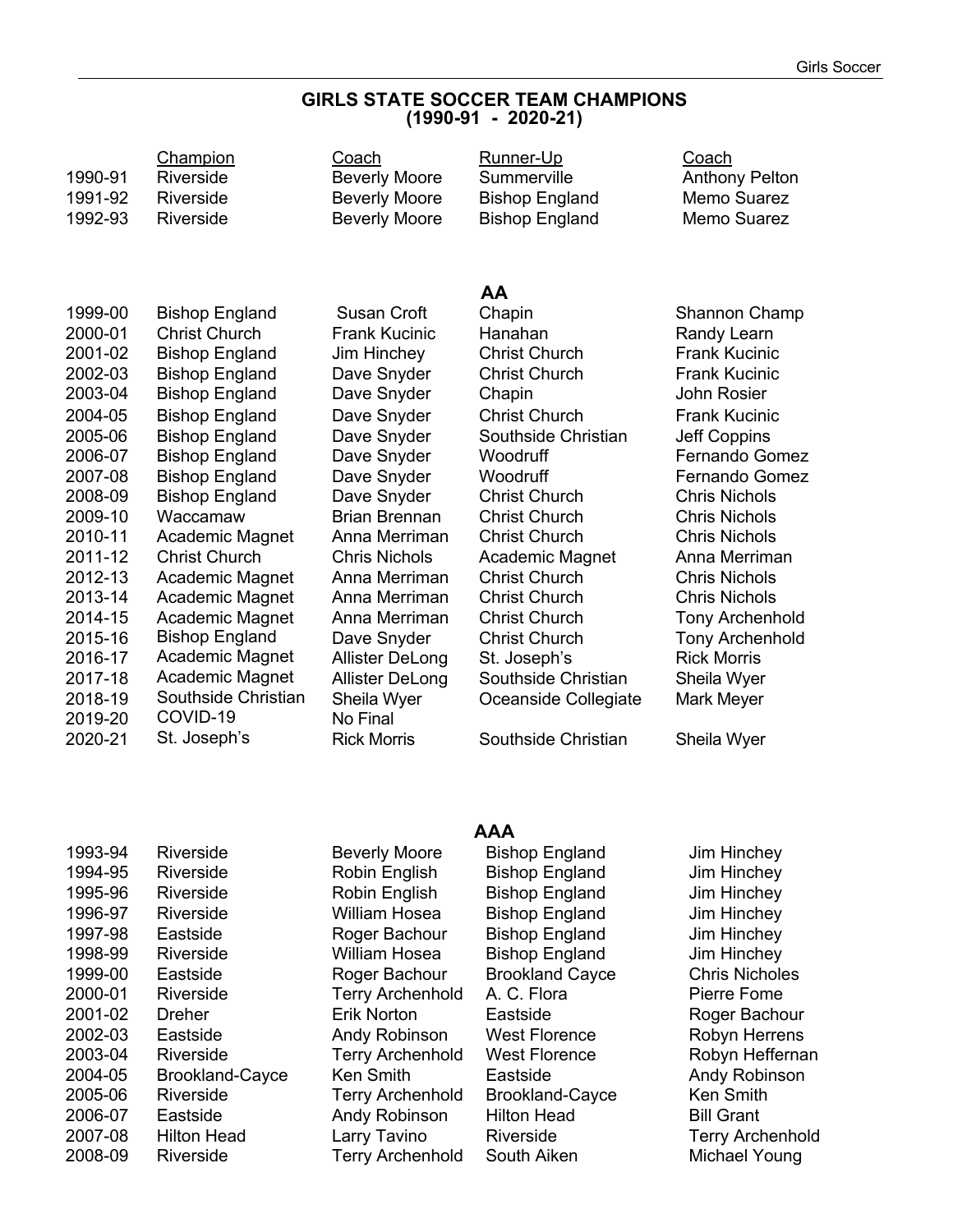#### Girls Soccer

2019-20 COVID-19<br>2020-21 JL Mann

|         | Champion                  | Coach                   |                           | Runner-Up           | Coach |
|---------|---------------------------|-------------------------|---------------------------|---------------------|-------|
| 2009-10 | Riverside                 | <b>Terry Archenhold</b> | South Aiken               | Jason Holt          |       |
| 2010-11 | Hilton Head Island        | Ernie Suozzi            | Fort Mill                 | <b>Ryan Morris</b>  |       |
| 2011-12 | Hilton Head Island        | Ernie Suozzi            | Eastside                  | Andy Robinson       |       |
| 2012-13 | Hilton Head Island        | Ernie Suozzi            | Eastside                  | Andy Robinson       |       |
| 2013-14 | <b>Hilton Head Island</b> | Ernie Suozzi            | Chapin                    | <b>Bob Taylor</b>   |       |
| 2014-15 | Dreher                    | David Klienfelter       | <b>Hilton Head Island</b> | Ernie Suozzi        |       |
| 2015-16 | Chapin                    | <b>Bob Taylor</b>       | Hilton Head Island        | Ernie Suozzi        |       |
| 2016-17 | Indian Land               | Mark Bonda              | Brookland-Cayce           | <b>Emily Heise</b>  |       |
| 2017-18 | <b>Bishop England</b>     | Dave Snyder             | Indian Land               | Mark Bonda          |       |
| 2018-19 | <b>Bishop England</b>     | Dave Snyder             | Powdersville              | <b>Colin Melton</b> |       |
| 2019-20 | COVID-19                  | No Final                |                           |                     |       |
| 2020-21 | Oceanside Collegiate      | Mark Meyer              | Daniel                    | Chad Perry          |       |
|         |                           |                         |                           |                     |       |

|         | <b>AAAA</b>        |                            |                      |                           |  |  |
|---------|--------------------|----------------------------|----------------------|---------------------------|--|--|
| 1993-94 | Wando              | <b>Beth McNeely</b>        | Mauldin              | Sonja Bryant              |  |  |
| 1994-95 | Wando              | Scott Ferguson             | Mauldin              | Pam Powell                |  |  |
| 1995-96 | Summerville        | <b>Brad Kilian</b>         | Mauldin              | <b>Pam Powell</b>         |  |  |
| 1996-97 | Wando              | Scott Ferguson             | Irmo                 | Jessie Watson             |  |  |
| 1997-98 | Mauldin            | Gwynne Haun                | <b>Spring Valley</b> | Stephen Lea               |  |  |
| 1998-99 | <b>Hillcrest</b>   | <b>Butch Clark</b>         | <b>Spring Valley</b> | Stephen Lea               |  |  |
| 1999-00 | Mauldin            | <b>Gwynne Armstrong</b>    | Wando                | Scott Ferguson            |  |  |
| 2000-01 | <b>Richland NE</b> | James Raymond              | <b>Hillcrest</b>     | Alton                     |  |  |
| 2001-02 | <b>West Ashley</b> | Drew McNeely               | Mauldin              | <b>Gwynne Armstrong</b>   |  |  |
| 2002-03 | <b>West Ashley</b> | Drew McNeely               | Mauldin              | <b>Gwynne Armstrong</b>   |  |  |
| 2003-04 | Wando              | Scott Ferguson             | Mauldin              | <b>Gwynne Armstrong</b>   |  |  |
| 2004-05 | <b>West Ashley</b> | Drew McNeely               | <b>Fort Mill</b>     | J. Finnerty               |  |  |
| 2005-06 | Dorman             | Josef Lorenz               | Irmo                 | <b>Heather Frederick</b>  |  |  |
| 2006-07 | Wando              | Shannon Champ              | Lexington            | <b>Chris Fryland</b>      |  |  |
| 2007-08 | Wando              | Shannon Champ              | Mauldin              | <b>Kevin Czar</b>         |  |  |
| 2008-09 | Mauldin            | <b>Kevin Czar</b>          | Wando                | Shannon Champ             |  |  |
| 2009-10 | Wando              | Shannon Champ              | Mauldin              | Kevin Czar                |  |  |
| 2010-11 | Wando              | Shannon Champ              | Mauldin              | <b>Kevin Czar</b>         |  |  |
| 2011-12 | T L Hanna          | Katelyn Whitaker           | Wando                | <b>Shannon Champ</b>      |  |  |
| 2012-13 | Wando              | Shannon Champ              | J L Mann             | Anastasios Georgeopoulos  |  |  |
| 2013-14 | Wando              | Shannon Champ              | J L Mann             | Anastasios Georgeopoulos  |  |  |
| 2014-15 | J L Mann           | <b>Steve Georgeopoulos</b> | Wando                | Shannon Champ             |  |  |
| 2015-16 | Lexington          | <b>Chris Fryland</b>       | J L Mann             | <b>Steve Georgeopolos</b> |  |  |
| 2016-17 | South Aiken        | Dave Mihoulides            | Chapin               | <b>Bob Taylor</b>         |  |  |
| 2017-18 | Hilton Head Is.    | Ernie Suozzi               | Eastside             | David Craig               |  |  |
| 2018-19 | South Aiken        | Dave Mihoulides            | Eastside             | David Craig               |  |  |
| 2019-20 | COVID-19           | No Final                   |                      |                           |  |  |
| 2020-21 | Catawba Ridge      | <b>Brandon Schmidt</b>     | James Island         | Kim Cohn                  |  |  |
|         |                    |                            | <b>AAAAA</b>         |                           |  |  |
| 2016-17 | J L Mann           | <b>Steve Georgeopolos</b>  | Wando                | Shannon Champ             |  |  |
| 2017-18 | J L Mann           | <b>Steve Georgeopolos</b>  | Lexington            | <b>Chris Fryland</b>      |  |  |
| 2018-19 | J L Mann           | Steve Georgeopolos         | Wando                | Shannon Champ             |  |  |
| 2019-20 | COVID-19           | No Final                   |                      |                           |  |  |

Steve Georgopoulos Wando Shannon Champ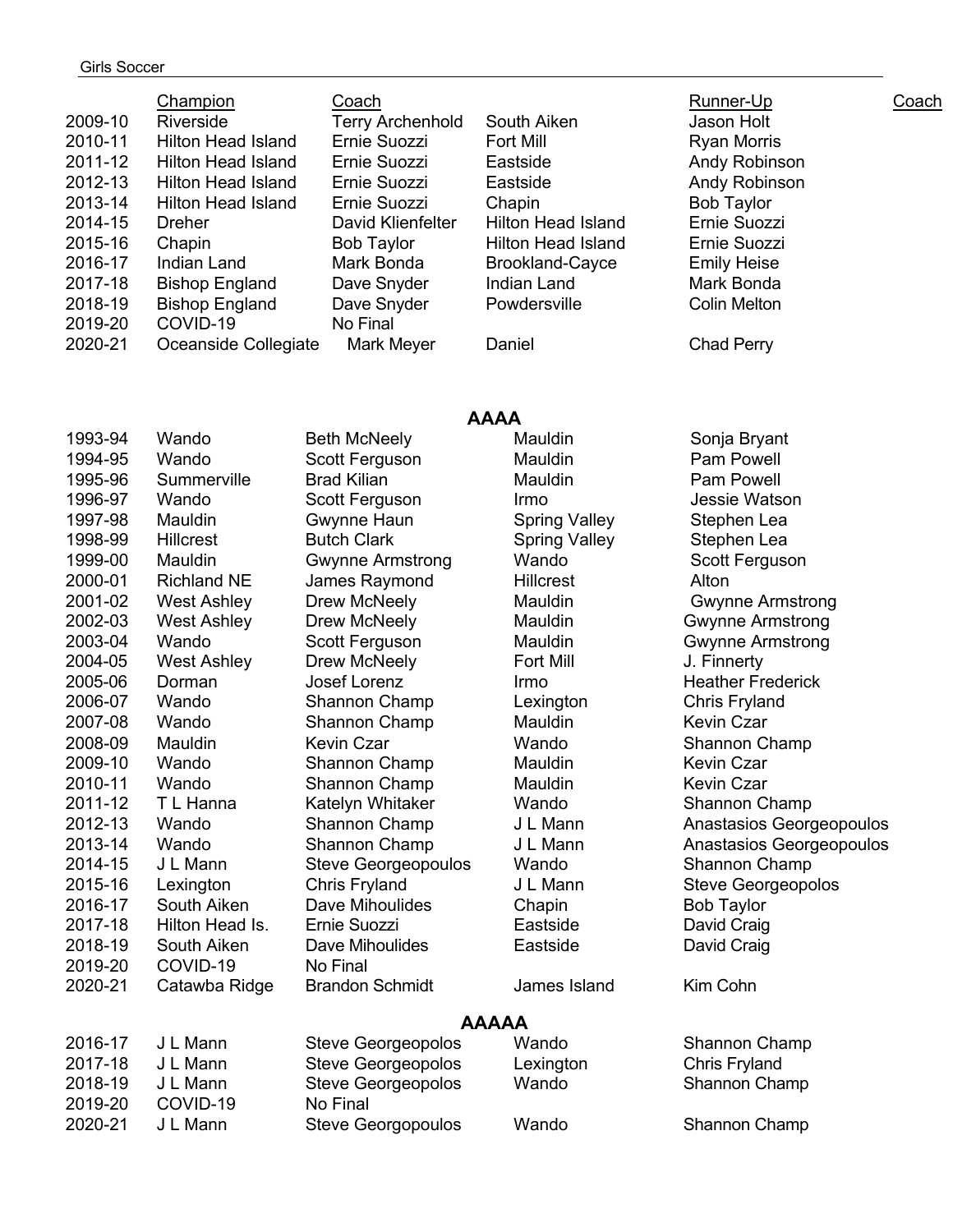## **SCHOOL RECORDS**

## **Most State Championships**

#### **Most Consecutive State Championships**

| 8 Bishop England  2002 - 09 |  |
|-----------------------------|--|
|                             |  |

#### **CAREER COACHING WINS**

| 314  Terry Archenhold Riverside 1997 - 10 314 - 47 - 3          |  |  |
|-----------------------------------------------------------------|--|--|
| 283  Chris Fryland Camden/Lexington 1996-13 283 - 69 - 0        |  |  |
| 218  Scott Ferguson  St. Andrews/Wando  1984 - 01  218 - 88 - 9 |  |  |
| 262Chris FrylandCamden/Lexington1996 - 13262 - 69-4             |  |  |
| 204 Chad Meredith Swansea 2005 - 18 204 - 79- 5                 |  |  |
| 108 Dave Snyder Bishop England 2003 - 09  102 - 28 - 10         |  |  |

#### **TEAM RECORDS**

#### **Most Goals In A Match**

| 21 Riverside vs. Travelers Rest  1995 |  |
|---------------------------------------|--|
|                                       |  |

#### **Most Goals In A Season**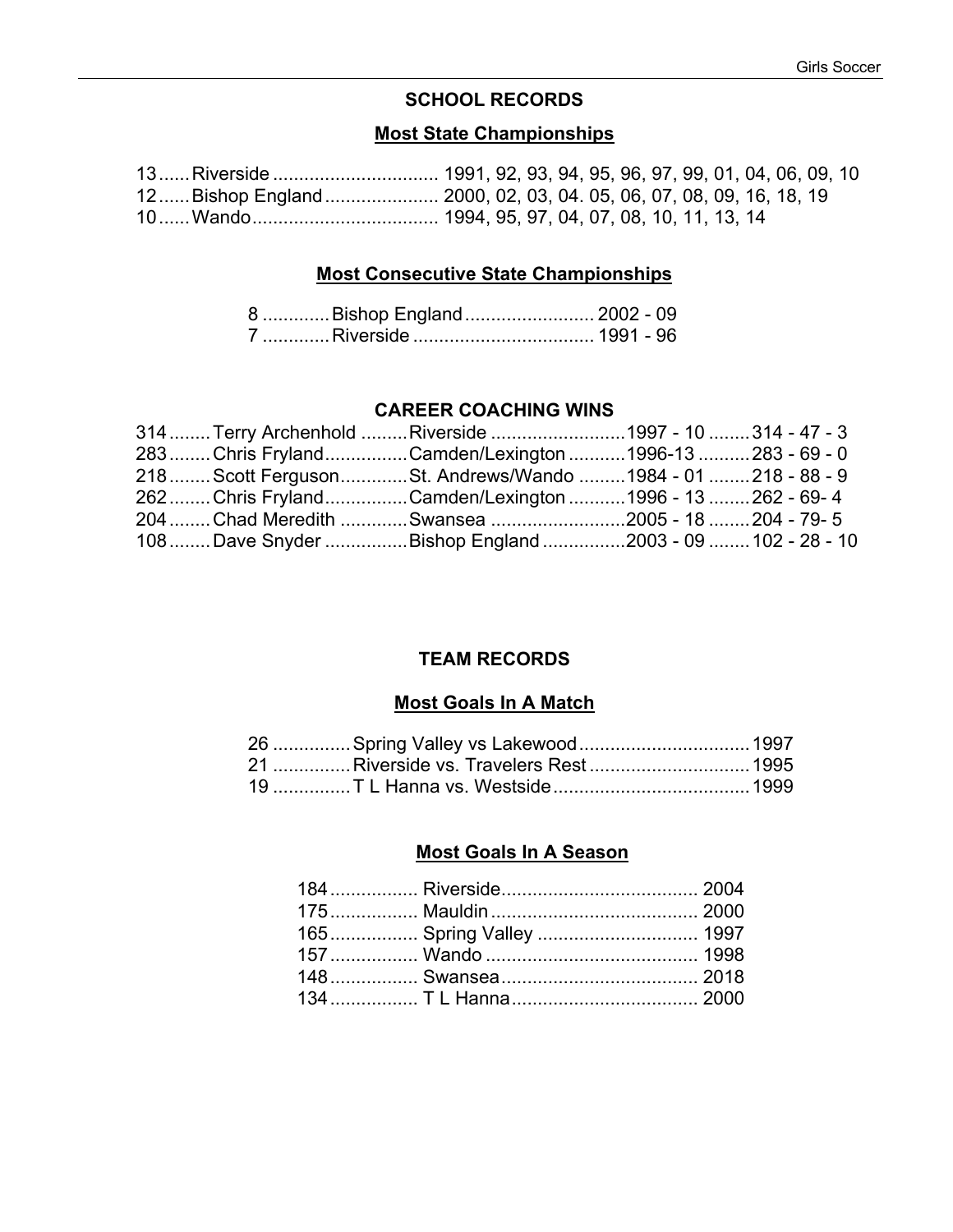## **Most Shutouts In A Season**

| 19Bishop England 2004 |  |
|-----------------------|--|
| 17Spring Valley 1997  |  |
|                       |  |

## **Fewest Goals Given Up In A Season**

| 5 Bishop England 2004        |  |
|------------------------------|--|
|                              |  |
|                              |  |
|                              |  |
|                              |  |
| 20  Southside Christian 2002 |  |
|                              |  |
|                              |  |
|                              |  |

# **Most Consecutive Wins**

|--|--|--|

# **Most Consecutive Shutouts**

| 7 Bishop England 2003 |  |
|-----------------------|--|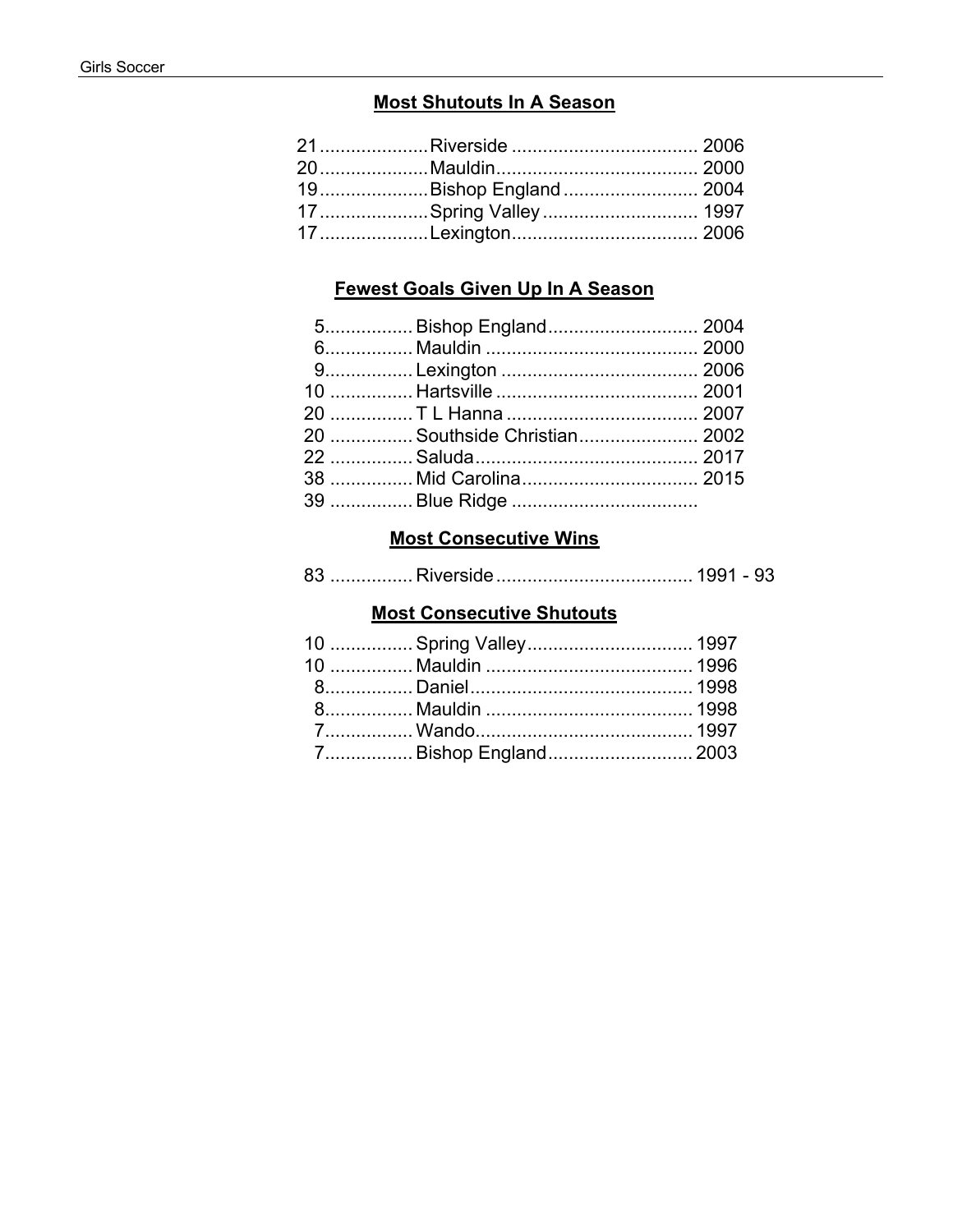## **INDIVIDUAL RECORDS**

#### **Most Goals In A Match**

| 10  Joanne Hunter  Wando vs. Berkeley  1998       |  |
|---------------------------------------------------|--|
| 9 Satoya Murray  Marlboro Cty vs. Darlington 2007 |  |
| 8 Megan Smith  Travelers Rest vs. Pickens 2000    |  |
| 7  Alison McPheely  Riverside vs. Greer  1995     |  |
| 7  Ashley Jackson Union vs. York 2000             |  |
| 7  Abby Walker Lancaster vs. An. Jackson  2002    |  |
| 7  Sarah Purvis  Woodland vs. Lake Marion  2015   |  |
| 7  Bailey Will Saluda vs. Columbia  2017          |  |

## **Most Goals in a Season**

|  | 59  Kasey Parker Lexington  2015        |  |
|--|-----------------------------------------|--|
|  | 59  Megan Smith Travelers Rest  2000    |  |
|  | 56  Satoya Murray Marlboro County  2007 |  |
|  | 54  Allie Young Governors School 2015   |  |
|  |                                         |  |
|  |                                         |  |
|  | 47  Naomi Matthusen Lexington  2017     |  |
|  | 46  Sarah Purvis Woodland  2015         |  |
|  | 46  Caitlin Robinson T L Hanna 2006     |  |
|  | 42  Payton Patterson Lancaster 2016     |  |
|  | 40  Sarah Jacobs Riverside  2007        |  |
|  |                                         |  |
|  |                                         |  |
|  |                                         |  |
|  |                                         |  |

## **Most Goals in a Career**

| 176  Alex Mathis Broome2011 - 15         |  |
|------------------------------------------|--|
| 161  Caitlin Robinson T L Hanna2005 - 08 |  |
| 155  Kasey Parker Lexington2013 - 16     |  |
| 148  Liz Speights Wando  1992 - 96       |  |
| 147  Sarah Purvis Woodland 2013 - 16     |  |
| 141  Claire Wigfall Wando  1998 - 01     |  |
| 124  Naomi Matthusen Lexington2015 - 17  |  |
| 117  Sarah Jacobs Riverside 2005 - 08    |  |
| 117  Bailey Will Saluda 2015 - 18        |  |
|                                          |  |